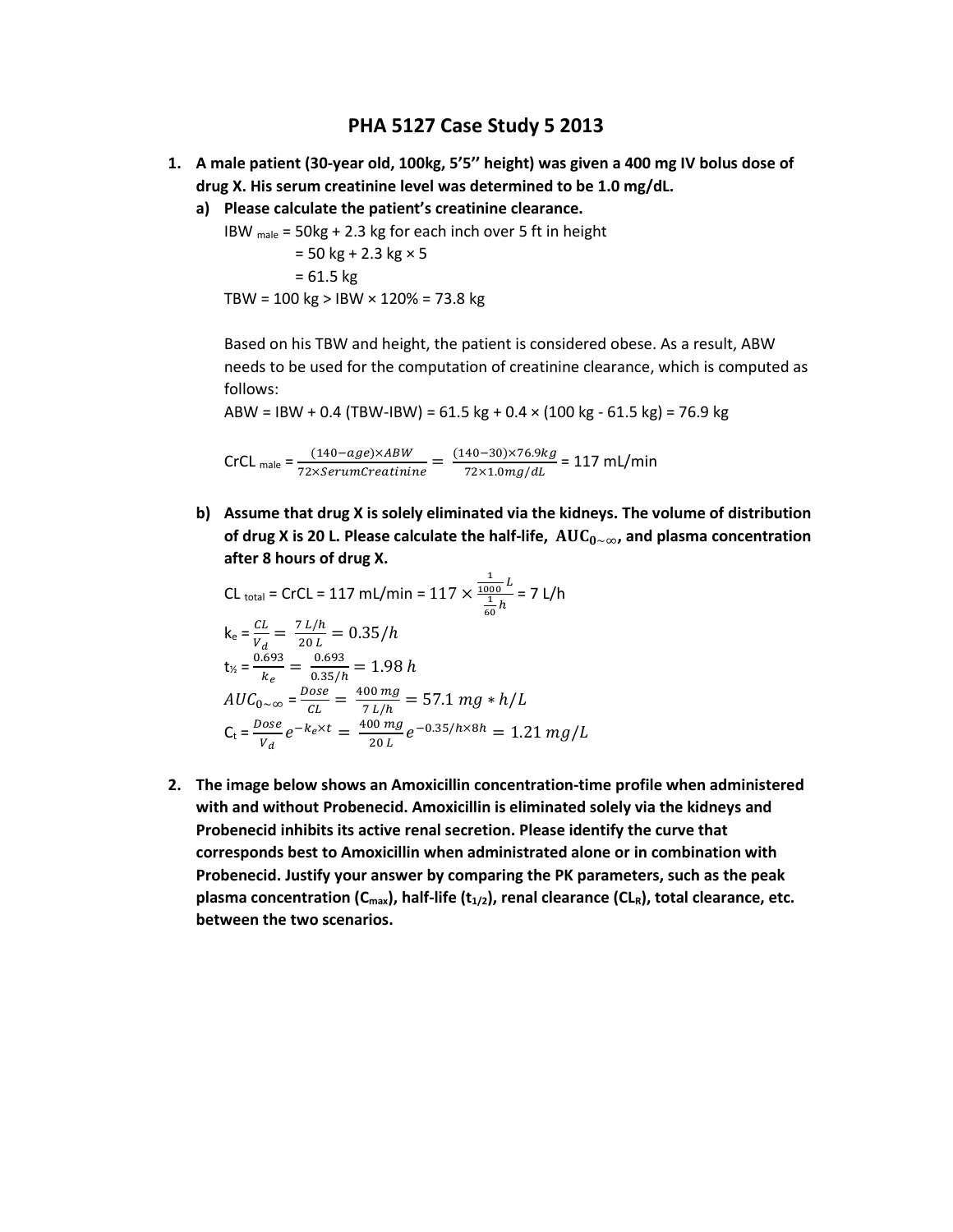

**Answer:** Open circle (curve B) is the plasma concentration-time profile of Amoxicillin when administered only, close circle (curve A) is the plasma concentration-time profile of Amoxicillin when administered with Probenecid.

From the image, we can see  $C_{\text{max}}$  A >  $C_{\text{max}}$  B

 $CL A < CL B$  $t_{1/2}$  A >  $t_{1/2}$  B  $AUC_{0\sim\infty}$  A >  $AUC_{0\sim\infty}$  B

Because Probenecid inhibits renal active secretion, which

 $CL \approx CL_R = CL$  renal filtration + CL renal secretion - "CL" reabsorption.

When renal active secretion is decreased, renal clearance is decreased. Then total clearance is decreased, Cmax is increased, and drug exposure is increased.

**3. Based on the information given below, state the likely involvement of filtration, secretion, and tubular reabsorption in the renal clearance (CLR) of each drug listed. The GFR (glomerular filtration rate) is 120 mL/min and urine flow is 1.5 mL/min.** 

|              | CL <sub>R</sub><br>(mL/min) | <b>Fraction unbound</b><br>in plasma $(f_{up})$ |
|--------------|-----------------------------|-------------------------------------------------|
| Theophylline | 10                          | 0.50                                            |
| Phenytoin    | 0.15                        | 0.10                                            |
| Cefonicid    | 20                          | 0.02                                            |
| Digoxin      | 100                         | 0.79                                            |

### **Theophylline:**

CL filtration =  $f_{up}$  × GFR = 0.50 × 120 mL/min = 60.0 mL/min > CL<sub>R</sub> = 10 mL/min;

Filtered and reabsorbed

#### **Phenytoin:**

 $CL_{filtration} = f_{up} \times GFR = 0.10 \times 120 \text{ mL/min} = 12.0 \text{ mL/min} > CL_R = 0.15 \text{ mL/min}$ ;

Filtered and extensively reabsorbed